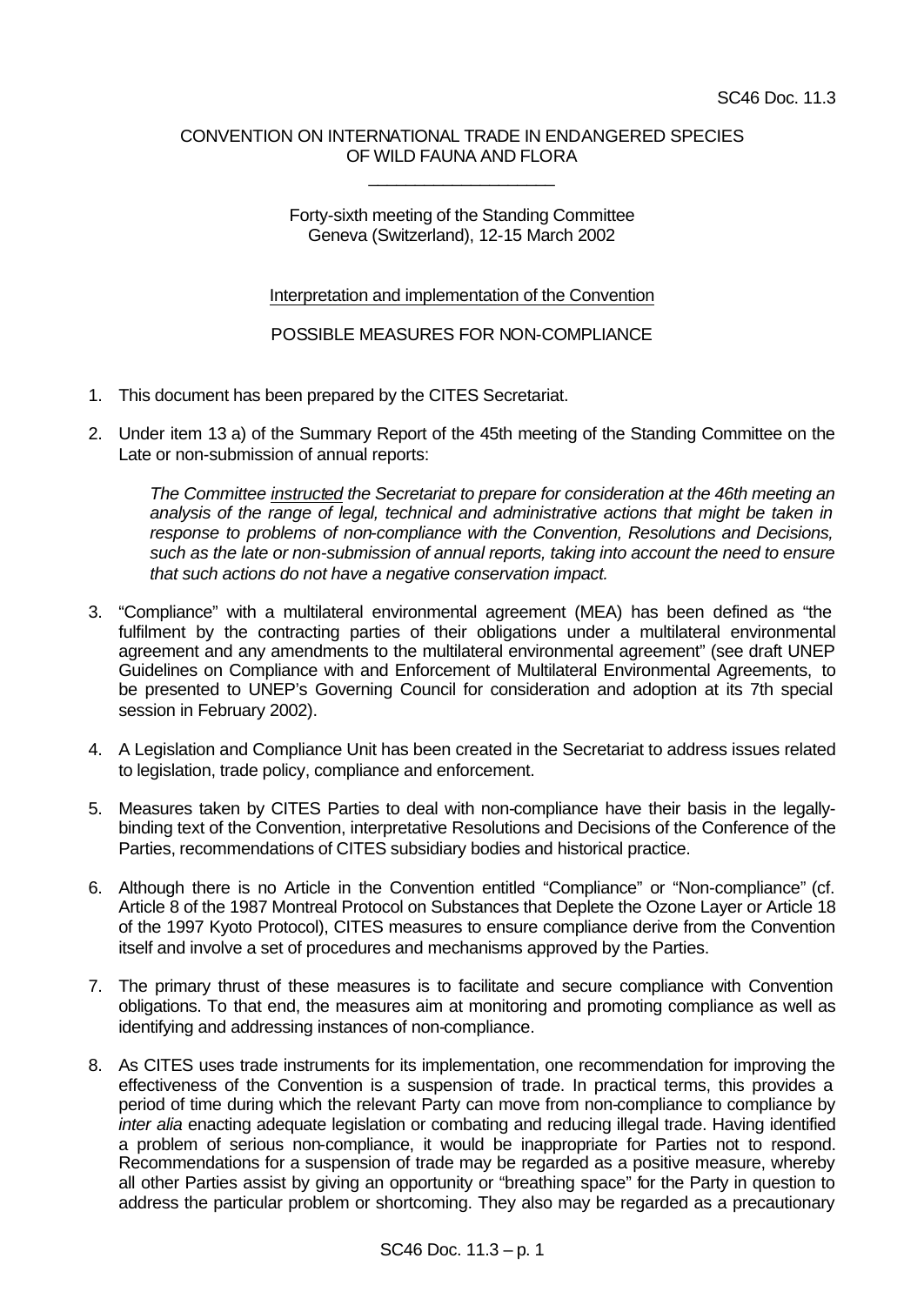measure to prevent a continuing violation of the Convention that is detrimental to the survival of one or more CITES-listed species.

- 9. During the past two years, the legal basis for compliance measures within CITES has been a focus of extensive discussions among the Secretariat, the World Trade Organization, the United Nations Conference on Trade and Development, UNEP and the secretariats of other MEAs as they seek to enhance synergies and mutual supportiveness of MEAs and the WTO. In this process, there has been recognition that the environment and trade regimes stand on equal legal footing and that deference should be given to each in its respective field of expertise. The general acceptability of multilateral trade measures as distinct from unilateral trade measures also has been acknowledged.
- 10. Key Convention provisions and Resolutions related to compliance include the following:
	- Article XI on the "Conference of the Parties", paragraph 3, requires the Parties to review regularly the implementation of the Convention and authorizes the Conference of the Parties, where appropriate, to make recommendations for improving the effectiveness of the Convention.
	- Article XII on "The Secretariat", paragraph 2 (d), requires the Secretariat to study the reports of Parties and to request from them any further information necessary to ensure implementation of the Convention. Paragraph (h) further requires the Secretariat to make recommendations for the implementation of the aims and provisions of the Convention.
	- Article XIII on "International measures" requires the Secretariat and affected Parties to communicate, investigate and act upon potential compliance problems and authorizes the Conference of the Parties to make related recommendations. Specifically, paragraph 1 provides the legal basis for generally monitoring and addressing Parties' ability to implement the provisions of the Convention effectively. This paragraph, together with Article VIII on "Measures to Be Taken by Parties" and Resolution Conf. 11.3 on Compliance and Enforcement and related Decisions, underpins the procedure for dealing with Parties' capacity to enforce the Convention, that is, to reduce or prevent illegal trade.
	- Paragraph 1 of Article XIII also provides the legal basis for monitoring and addressing Parties' ability to ensure that species included in Appendix I or II are not being adversely affected by trade. The language in paragraph 1 of Article XIII, together with Resolution Conf. 8.9 (Rev.) on Trade in specimens of Appendix-II species taken from the wild and related Decisions, underpins the process for Review of Significant Trade.
	- Article VIII on "Measures to be taken by Parties", paragraph 1, requires Parties to take appropriate measures to enforce the provisions of the Convention and to prohibit trade in violation thereof. This has been interpreted as the basis for requiring adequate national legislation to implement the Convention. In 1992 the CITES National Legislation Project (NLP) was launched with the aim of analysing the adequacy of Parties' national legislation and assisting them with strengthening inadequate legislation. Under the NLP, national legislation is analysed to determine whether it meets four key requirements for the implementation of CITES – as outlined in Resolution Conf. 8.4. Specifically, legislation should designate at least one Management Authority and one Scientific Authority (Article IX, paragraph 1), prohibit trade in specimens in violation of the Convention (Article II, paragraph 4, and Article VIII, paragraph 1), penalize trade in or possession of such specimens [Article VIII, paragraph 1 (a)] and provide for the confiscation or return to the State of export of such specimens [Article VIII, paragraph 1 (b)]. Decisions of the Conference of the Parties have further structured the NLP and its application.
	- Article VIII, paragraph 7, requires Parties to prepare periodic reports on their implementation of the Convention and to transmit them to the Secretariat, including an annual report summarizing trade in specimens of CITES-listed species. This Article, together with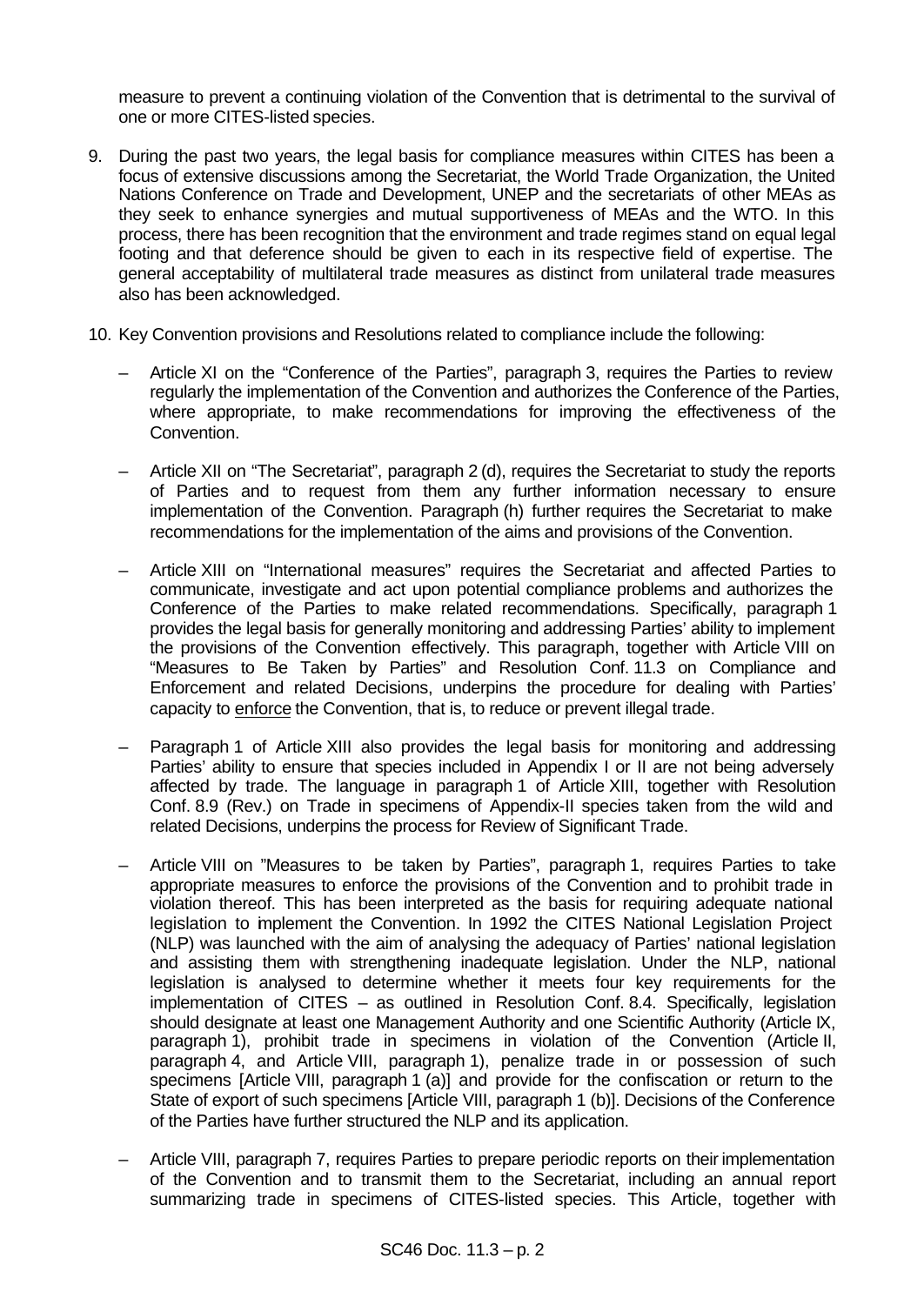Resolution Conf. 11.17 and related Decisions, underpins a recent process developed by the Parties to improve compliance with the annual report requirement.

- Article XI, paragraph 3 (a), authorizes the Conference of the Parties to adopt financial provisions to enable the Secretariat to carry out its duties. Together with Resolution Conf. 11.2 on Financing and budgeting of the Secretariat and of meetings of the Conference of the Parties, this Article could be used as the basis for addressing Parties whose payments are in arrears. The Secretariat notes, however, that the amendment to Article IX, paragraph 3 (a), is still not applicable to six Parties.
- 11. As reflected above, Parties so far have focused CITES measures for ensuring compliance on obligations related to prohibiting trade in violation of the Convention, ensuring trade does not adversely affect CITES species, enacting adequate national legislation, reporting on implementation of the Convention and making timely payments to the Convention's Trust Fund. The Parties may wish to identify other substantive or procedural obligations that pose concern in terms of non-compliance (e.g. returning confiscated live specimens to the State of export; or preparing biennial reports on legislative, regulatory and administrative measures taken to enforce the Convention).
- 12. To date, CITES has employed a range of responsive actions for dealing with non-compliance and still others could be explored in the future. The actions are consultative, non-judicial and non-adversarial in nature and include procedural safeguards for the participants involved (e.g. fair notice, opportunity to respond, opportunity to participate in relevant meetings of subsidiary bodies, etc.). In determining the appropriate compliance measure for a particular situation, Parties have taken and should continue to take into account the cause, type, degree and frequency of non-compliance. The conservation impact of compliance measures often is considered (e.g. the NLP focus on Parties with Category 3 legislation and high volumes of trade), and the Secretariat is unaware of situations in which such measures have had or might have a negative conservation impact.
- 13. A range of sequential and graduated responses to non-compliance are available to CITES Parties including the following:
	- Advice and/or assistance (providing the affected Party with information, technical or financial assistance, technology transfer, exchange of expertise, training or otherwise improving its capacity to comply);
	- Issuance of an informal warning (direct communication from the Secretariat or a subsidiary body to a Party suggesting that it might be out of compliance, explaining the basis for that conclusion, urging the Party to investigate the matter and asking that the results of the investigation be shared with the Secretariat and/or the subsidiary body);
	- Additional self-reporting and/or targeted monitoring (requirement that a Party submit to the Secretariat more information than normally required or submit it sooner than normally required, requirement that the Secretariat confirm certain permits for a certain period of time);
	- Issuance of a formal caution (direct communication to a Party warning that it is in noncompliance, requesting response or action and indicating that, failing that, further measures might be taken);
	- Public notification of non-compliance (notification sent to a subsidiary body or to the Parties advising that non-compliance has been brought to the attention of a Party and that there has been no satisfactory response or action);
	- Verification (review of relevant data or information or country visits by the Secretariat and possibly one or more experts from another Party to ascertain the nature, cause and extent of non-compliance);